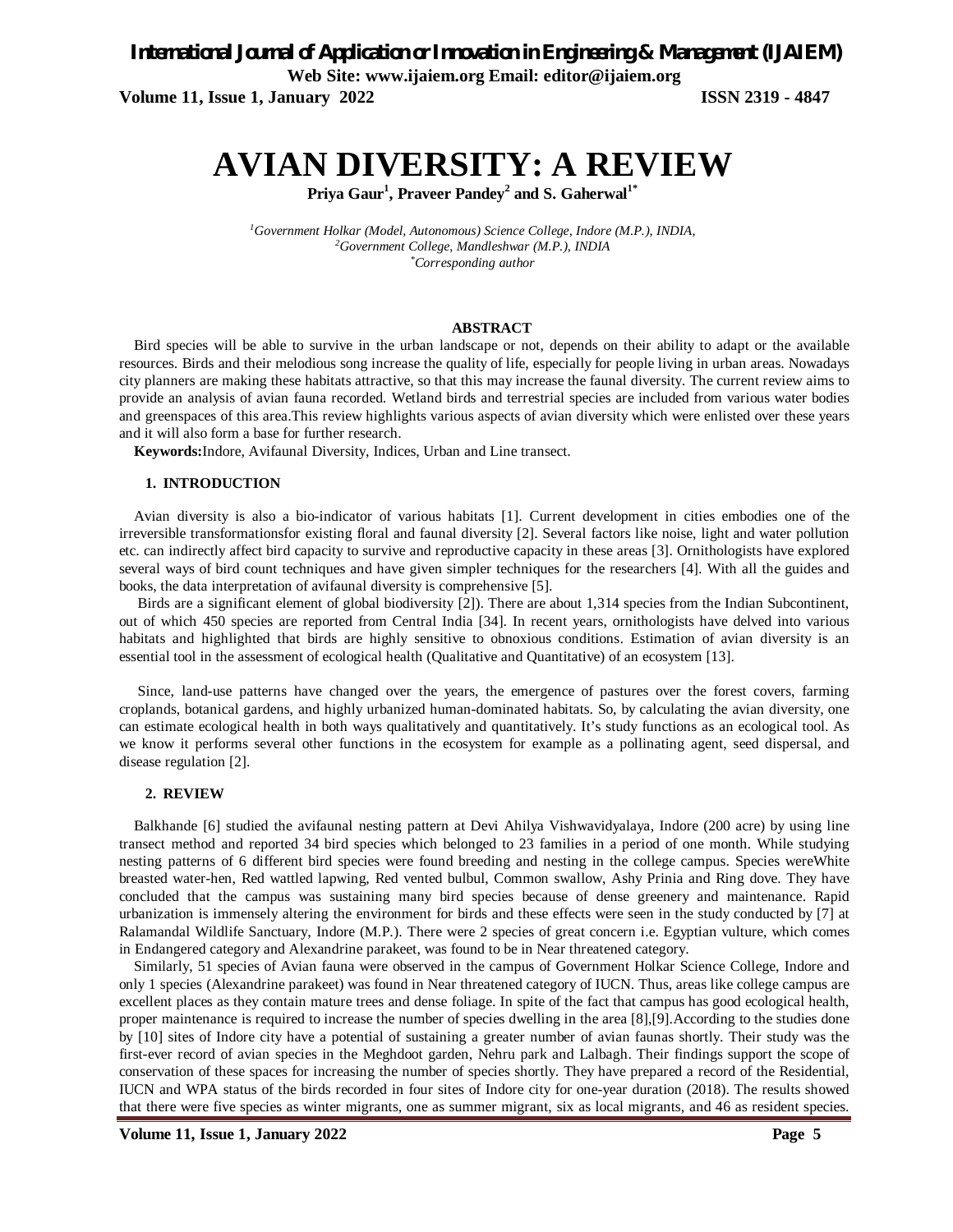### **Volume 11, Issue 1, January 2022 ISSN 2319 - 4847**

According to WPA status, 5 species were Schedule I species, 1 schedule V, and 52 species as schedule IV species. Only one species, i.e. Psittacula eupatria was found to be in the near threatened category.

Wetland areas at some places potentially accord a large bird population. Despite this, an anthropogenic activity disrupts the ecology of a wetland. Total ninety-eight bird species were reported from a wetland site and its surrounding in Krishnagar City of West Bengal. Lesser adjutant stork, Black headed ibis and Indian vulture were currently present, which belonged to Vulnerable, near threatened and Critically endangered category of IUCN respectively. Furthermore, [11] alluded that ample food supply and safe zone were the basic requisite of migratory birds. Similarly, 3 near threatened species (Alexandrine parakeet, Malabar pied Hornbill and River tern), 2 vulnerable species (Great adjuvant, lesser adjuvant and Sarus crane), and White rumped vulture was found in Critically endangered category in Chuhiya Forest of Rewa district by [12].

Besides all the work done in Central India, maximum number of species was found by [13] in Tikamgarh district in Madhya Pradesh. Out of 170 species recorded, 9 bird species belonged to IUCN category. Painted stork, Alexandrine parakeet, River tern and Darter were present in Near threatened category, Wooly necked stork was the only species belonging to Vulnerable group, critically endangered category include Long billed vulture, White backed vulture and King vulture, and lastly Egyptian vulture was the only Endangered species in the area. Diseases, presence of predators and competition due to limited resources have led to decline in population of wetland birds over the years. Factors like siltation and soil erosion are prime reasons for swallowing of water bodies in cities[14]. However, they have noted migratory birds like Spot billed duck and Painted stork in large numbers during winter season[15].

Total seventeen species of avian fauna were recorded in their study of Sirpur Lake, Indore. Moreover, Sarus crane, darter, painted stork and oriental white ibis were found in the study of [16] in central India in Barna wetlands. In addition to these 270 species of birds were found in Jeypore Forest Reserve, in eastern Assam. This study revealed that almost 12 globally threatened species were thriving in the area annually, includes White cheeked partridge, Greater grey headed fish eagle, Brown hornbill, Great pied hornbill and Wedge billed wren babbler were belonging to Near threatened species. Slender billed babbler, Purple wood Pigeon, lesser adjutant stork and Swamp Francolin belonged to vulnerable category. White winged duck was the only species present in Endangered category from the reserve forest area. And lastly, long billed Vulture and Indian white backed vulture were critically endangered species so; the area is of great importance in terms of conservation of these rare birds [17].

Indore city harbours many species of bird diversity, workers studied avian diversity and its spatial variation at four different locations of Indore city viz. Meghdoot Garden, Nehru Park, Lalbagh and Pipliyapala Regional Park. One-year study was conducted January to December 2018 and 58 bird species belonging to 13 order and 34 families were recorded by the authors. The highest number of avian faunas were recorded in Pipliyapala Regional Park (58), followed by the second study site Lalbagh (41), then Meghdoot Garden (39) and the least number was 34 at Nehru Park. In this study Order Passeriformes was found to be dominant and family Columbidae was dominant having 8% contribution in the total diversity at Meghdoot Garden. Similarly, Muscicapidae was contributing 12% in Nehru Park and Lalbagh each and family Muscicapidae was 10% dominant in Regional Park. Their study highlights the need of Green spaces in urban cities[18].

Some rare birds in Central Indian Highlands of Madhya Pradesh which includes Malabar pied hornbill, Singing bush lark, Indian Short toed lark, Crested goshawk, Red spurfowl, Painted spurfowl, Red jungle fowl, Grey jungle fowl, Oriental turtle dove, Emerald dove, Indian cuckoo, Emerald dove, Common cuckoo etc[19]. Near threatened species like Painted stork and Oriental white ibis were observed in Pench Tiger Reserve in Madhya Pradesh of Central India by [20]. Avian species which are consociated with agricultural lands are at more risk of decline as compared to avian fauna linked to other biome [21][22]. There is almost 40% reduction in population of birds in grasslands. Moreover, decrement of Aerial birds (Insectivores) has a high dependency on aerial insects (prey). Insect densities are hugely reduced by new agricultural practices and all the methods linked to it [23][24].

Areas with lesser intensive agricultural practices have higher species richness of the phylum Arthropod. In addition to this, cropland nearer to intensive agriculture areas can deliver necessary resources for a wide number of insects [25]. There is a gradual reduction of insectivorous birds in North America, and agricultural disturbances were found as one of the reasons behind these steep declines. Insect densities were reduced by rapid cropping intensities, improper wetland drainage and lastly accretion of agro chemical use. This led to abatement of breeding Tree swallows (*Tachycineta bicolor*). Passive aerial sampling was adopted for recording insect population and its biomass. Tree swallow nest boxes were monitored by RFID technology (Radio Frequency Identification) and their foraging behaviour was recorded. As, insect biomass was found greater on agricultural land, So, they have extravagant foraging rates as compared to grassland areas [26][27].

The number of individuals at each selected study site were Meghdoot Garden, Nehru Park, Lalbagh and Pipliyapala Regional Park. During this study, species richness (S) with respect to seasonal changes was recorded. Highest Species richness was recorded in Regional Park  $(S = 52)$  and lowest was observed in Nehru park  $(S = 30)$ . The maximum numbers of individuals were observed in summer season (Pipliyapala Regional Park), followed by 452 in Lalbagh (summer) and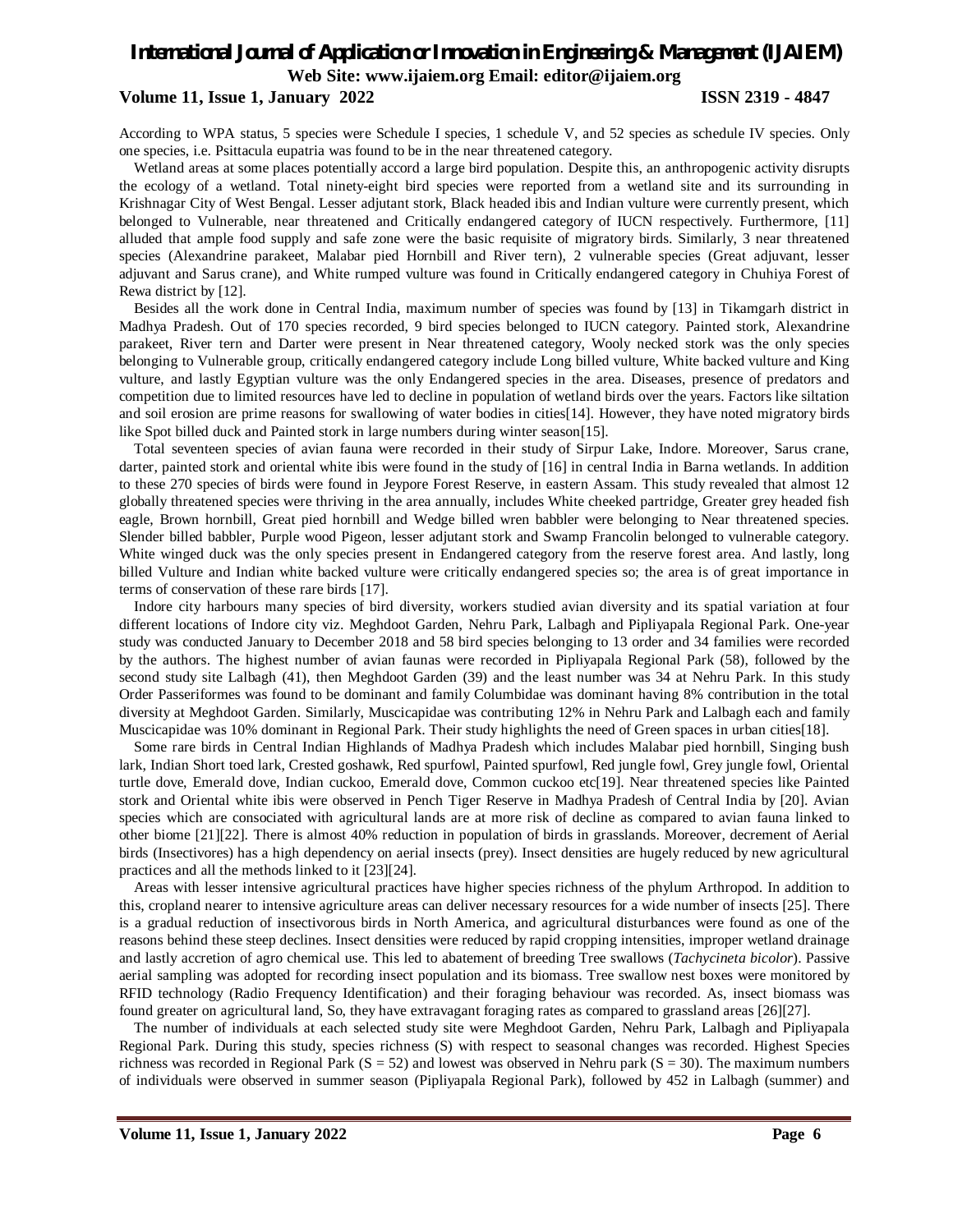### **Volume 11, Issue 1, January 2022 ISSN 2319 - 4847**

least were recorded in Nehru park (277) in Rainy season. They revealed that these study sites are of great importance in terms of sustentation of avian diversity in the city[28].

Birds play a vital role in controlling insect population[29]. They have also studied interaction between birds and the population density of insects (prey species). So, they calculated food of the avian fauna in both the ways i.e. qualitatively and quantitatively. Food density and also their production were estimated. In addition to this, they have also measured insect diversity living in the top of bushes and this all was done using twig sampling method and faecal pellets which were collected from the ground below the tree was counted. Dense foliage area such as heavy tree branches and deep holes in the upper part of the tree was not estimated. So, prey densities from these areas was not measured. Aquatic insect sampling was done by [30] to establish a relationship between aquatic insects and nesting bird (Rosy-finches). In all cardinal directions 4 emergence traps were used in the littoral zone. There were less Rosy-finches in fish containing lakes and more at fishless pond. Therefore, Mayfly (insect) density is a consequential factor for presence of few bird species. Therefore, intrusion of a non-native top predator into an ecosystem causes resource competition as well as altering food chain of that particular ecosystem.

As we know insects' population is controlled immensely by Insectivorous population of birds. They are mortality agents for insect pests and in addition to this they change the microhabitat of the prey. Birds suppress the insect population and prevent them growing to epidemic levels. These factors regulate and control outbreaks in insect population. They also help in seed dispersal of various shrubs and trees. Birds also spread wood rotting fungi and it leads to nutrient recycling in various ecosystems [31]. Exclusion experiments showed that larval Lepidoptera densities are importantly decreased by birds and that too in understory vegetation. Bird predation performs two vital functions, firstly as a population regulator and lastly, as natural selection agents [32].

Relation between codling moth larvae and bird population, showed that in cider- apple orchard and it was unsprayed. They also winded up with the fact that aging that birds are controlling codling moth population in the given area. Blue tits (*Parus caeruleus*) and Greater tits (*Parus caeruleus*) were the only bark hunting birds which were often observed in orchards. These two species use to make strange marks on the bark and they form a cavity in that portion of the tree and remains of the insect cocoon were found in that cavity[33]. Maximum population of birds was found in winter seasons in Central India. There is addition of migrating birds to the local population during these winter season. These migrants come from outside the subcontinent and also from within the subcontinent[34].

Highest Species richness was recorded at Regional Park ( $D = 2.3348$ ) and lowest was observed at Nehru park ( $D = 2.3348$ ) 1.6160). Due to absence of permanent water source, local dwelling species of an area move to other areas in summer season to protect themselves from scorching sunlight, as many trees with dense foliage shed their leaves during this season [35]. Nevertheless, there is a decline of resident species during rainy season. Especially, population of Indian pond heron decreases in rainy and winter season, particularly Green bee-eater were not observed in summer and rainy season [8]. Furthermore, similar study was done and highlighted that there is a maximum population of birds in spring season and during late winters[14]. Least bird population was recorded in late summer season and late rainy season. In addition to this, they also recorded local movement of resident bird species in one season and their movement in other seasons. This movement leads to fluctuations in number of bird species in that season.

Winter season provides ample amount of food sources and this increment in vegetation acts as a magnet for increase in migratory birds of an area. Similarly, [36] reported wetlands as a breeding ground for various aquatic birds and waders. Thus, there is a fluctuation in number of species dwelling all over the year. Interestingly, a minimum population of avian fauna was found in rainy season. Least avian diversity is observed in the months of May to July. Rain affects availability of food resources and it also affects nesting of few birds. In the month of September this population tends to increase as the resident and migratory birds come back to their native areas with ending of post monsoon season. Finally, maximum avian diversity is recorded in the months of December, January and February.

With the beginning of monsoon few water body overflows and it leaves no or less space for waders and other aquatic birds, so these bird species move to a shallower area till the end of rainy season. In spite of having good food resources these areas of wetland fail to thrive good number of bird species this is a plausible reason for low count of avian fauna especially the wading bird number [20]. Less avian fauna is found in summer and rainy season and highest avian diversity was observed in winter season, as there is ample of food resources available for birds of different guilds. Harsh climate condition urges these birds for local movement to other areas [12].

With the onset of winter season there is rapid growth in the shrubs and grasses besides the wetland area, it provides a hiding place for wetland birds and wader (shore birds). This change in the wetland habitat supports high number of aquatic birds during winters and it also attracts large number of migratory birds to thrive in this area. 17 species of avian fauna in Sirpur tank, and concluded that maximum populations of birds were observed in winter season [37]. There is an increase in the number of species as the weather changes from warmer to colder. They recorded a total number of 63 species of avian fauna; the maximum number was recorded in winter season. During summer season the wetland water evaporated and its area reduces, so waders get less availability of invertebrates as their food [16].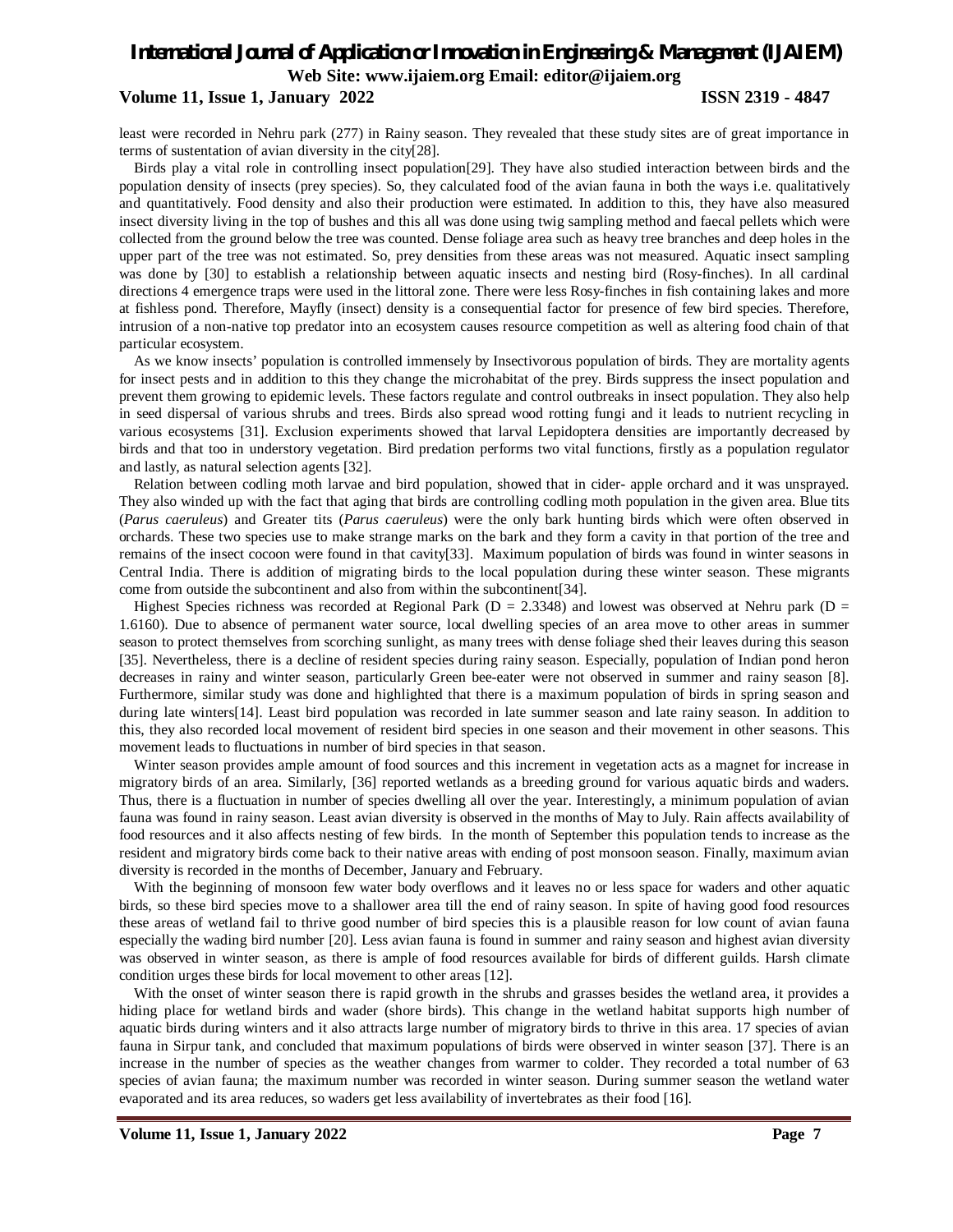### **Volume 11, Issue 1, January 2022 ISSN 2319 - 4847**

140 species of bird out of which resident birds were 118 in number, passage migrants were 1, 14 were winter migrants, breeding migrant's count was 4 and lastly, 3 species of local migrating birds were found dwelling in their area [38]. Similarly, 57 species of resident birds, 2 species of winter migrants, 2 species of passage migrants and 1 species of breeding migrants were observed [39]. 62 species of avian fauna were reported by them in total. Line Transect and Point count methods were adapted for the field survey for counting of bird population over the years. Besides this, a total of 76 species of birds were registered, out of which resident species number was 64 and 12 species were observed to be winter migrants [7].

Timed species count methods was adopted to fulfil this field study for a period of one year. On the other hand, 41 resident and 10 species of winter visitors were found in campus of Holkar Science College, total 51 species were recorded by time species count method of field survey by [7]. Due to absence of permanent water source, the numbers of resident species were low in number especially during summer season. Interestingly, Bar headed goose (*Anseri indicus*) was generally observed in Keoladeo National park, Bharatpur [40] but it is also present in the Sirpur Tank, Indore [41]. [11] reported 98 species of avian fauna in their survey and interestingly, 59 species were resident birds, winter migratory birds were 16 in number, 15 species were found having local migration and 8 species were summer migratory avian species. They adopted point count method for fulfilment of bird count, but transect method was adopted for survey in deep fields[42].

A total of 270 species of bird population, they adopted opportunistic, point count and line transect method for survey in reserve forest. They observed 30 migratory birds including twenty-five winter migratory birds and five species of summer migratory birds [17]. Total 113 species were observed by [43] there were sixty-four species of resident birds and forty-nine species were migrants including Winter and summer migrants. Species like Indian golden oriole, Orange headed thrush and Red throated flycatcher were summer visitors. Pied bush chat, Grey wagtail, White throated munia, and Brown bush chat were few winter migratory birds of their findings.

Asurvey carried out in Indore city (Meghdoot garden, Nehru park, Lalbagh and Pipliyapala Regional Park) was conducted for a period of one year (2018) to study the temporal variation in terrestrial avifauna, the objective of their survey was to study the fluctuation in the number of species with the change of season [10]. Line transect method was used to make 10 faunistic surveys in each site in every season. The results showed that the highest number of birds were recorded in the summer season in Pipliyapala regional park (52) and in Lalbagh (39). On the other hand, least number of terrestrial avian diversity was recorded in Lalbagh (35) and Nehru Park (30) in rainy season. Thus, their study pinnacles the activity of bird watching and tourism in these spaces as it generates revenue, which was further used in the maintenance and development.

Total 126 species were observed out of which ninety-one species of resident birds, sixteen species of migratory birds, twelve species of local migratory and seven species of resident and migratory collectively both [44]. Breeding pattern of pied cuckoo was studied in college campus of Nagpur. Few species use same nests for many years like spotted owlet and Rose ringed parakeet, it does not abandon its nest [39].

For nesting, few large birds like Black kite and House crow favour large trees having compact foliage. Low trees and shrubs are generally selected for nest building by smaller birds (Pied myna and Oriental magpie robin). Natural cavities in trees are utilized by hole nesting birds like spotted owlet and Indian grey hornbill. Few birds use unnatural material for building their nests as there is an environmental stress in finding nesting material. Things like plastic straws and polythene rags were used for making of nests. Indigenous trees are more preferred by birds as compared to exotic species [45].

Twenty-eight birds' species were found breeding at Holkar Science College and Pipliyapala regional park, Indore. Breeding season for majority of the birds was March to May [7]. Passeriformes order with seventeen species were dominant in the breeding study for determination of breeding pattern five factors were taken into consideration, such as number of juveniles counted, avian fauna collecting nesting material, number of nests counted, mating of birds seen and birds collecting food for their chicks in their beak. Maximum seven nests of Cattle egrets were observed by them. Many workers highlighted the use of larger trees for building of nest especially aquatic birds like Grey heron, Indian pond heron, Egrets etc. While on the contrary small canopy plants and shrubs are occupied by smaller birds like Common Iora [46].

Association between breeding species richness (BSR) and urbanization, and concluded that with increase in urbanization there is reduction of breeding species richness [47]. Behavioural ecology of birds and concluded that birds generally prefer breeding in season having plenty of food. This postulated theory is known as "food availability breeding season" [48]. Author also categorized birds nesting into two categories like colonial bird nests and single (solitary) birds' nests. Birds like Hornbills, Barbets, Owls and Myna are single nesting birds and they build their nests in isolation. On the other hand, painted stork, Egrets, and aquatic birds prefer nests in colonies.

There is a negative correlation between the colony size and predation on eggs. With the decrease in colony size probability of predation of egg increases. This was studied in Passerine bird by [49]. But on the other hand, there are chances of death due to starvation with the increment in the bird colony size. Furthermore, mobbing of predator species is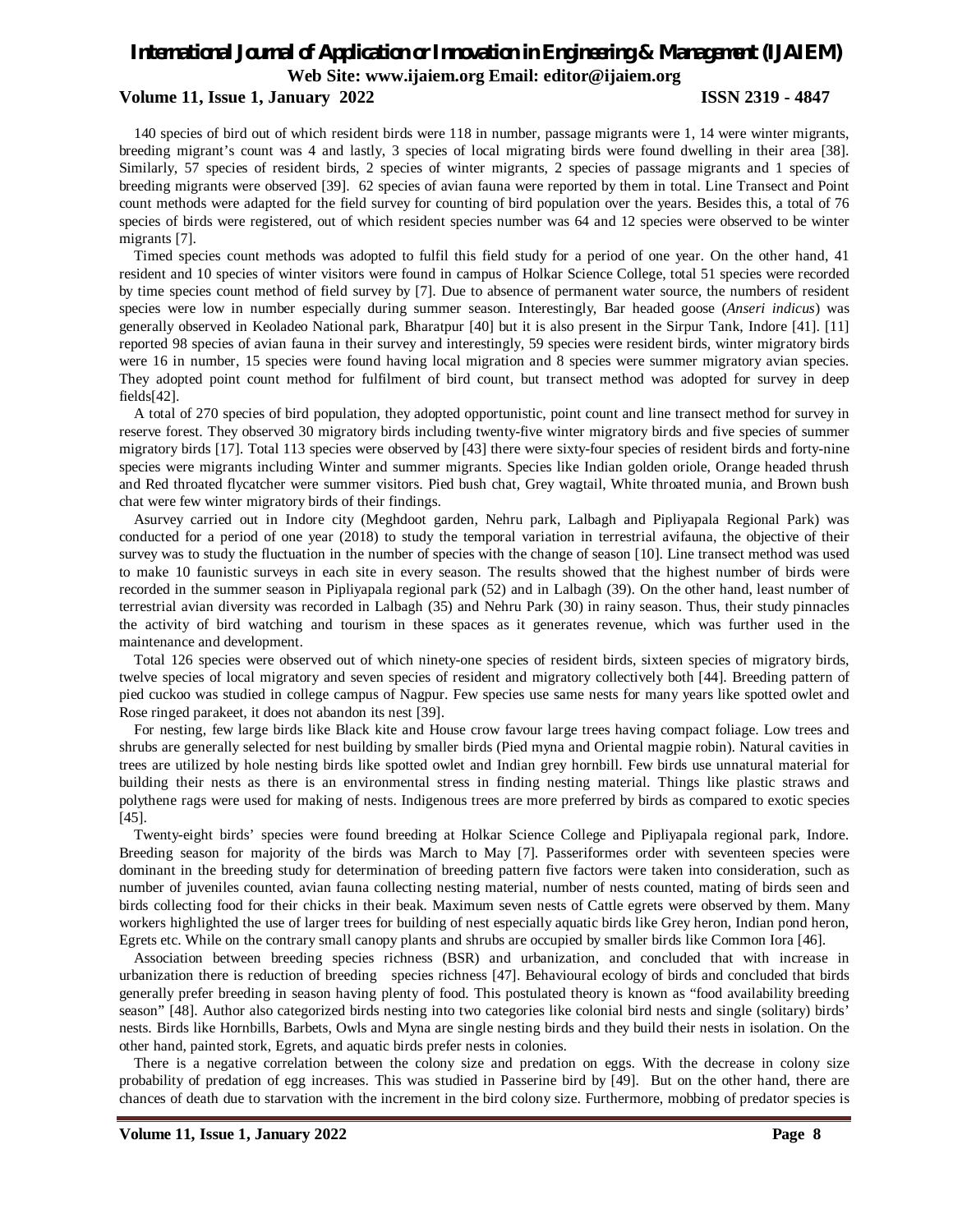#### **Volume 11, Issue 1, January 2022 ISSN 2319 - 4847**

easily achieved by birds of the colony and colonization also enhances foraging efficiency. Interestingly, diel variation was estimated in waterfowl [50]. They observed around 32 species of waterfowl during their study. This study took place in winter season in Sirpur tank, Indore. Their study revealed that Ducks and Geese were more active and dominating in the morning time. Their observation showed that the species which were observed in the morning were maximum in number. On the other hand, less species was seen in afternoon and evening. These species belonged to nine families and six orders. They also highlighted absence of few species like Indian cormorant, intermediate egret and Northern pintail in the evening but were present in morning and noon. In addition to these species which were present in the morning only are Great cormorant, African darter, Great egret, Grey heron, yellow wattled lapwing, Purple swamp hen, Ruddy shelduck, Gadwall and Western swamp hen. They also concluded that the highest number of birds were found in the evening.

Similar study on diel variation was done in summer season at Sirpur tank, Indore. They reported total twenty-five species of waterfowl. These species belonged to ten families and seven orders. Maximum activity of birds was found in the morning and followed by evening, and least birds were counted in the noon. The bird count was 2680 in the morning, 537 in the noon and 1947 in the evening time. Teals and ducks were maximum in number (activity) in the morning and only waders (shore birds) were present in the evening. But there was complete absence of waterfowl in the night. Anatidae family was maximum in the morning hours and at noon also. On the other hand, Recurvirostridae was dominating in the evening hours. Crane occupied the lowest rank in the noon and evening and Grebe were least in the morning [50].

Green spaces are a major attraction for local public but few visitors litter. Some people including children enter these parks illegally for collection of crabs near the shore of wetland and Illegal cutting of sandalwood is also reported. There is no proper disposal of garbage and when this heap of garbage accumulates, it is burnt, but it can be toxic also. Illegal sporadic fires spoil nearby shrubs and grasses. Nests of birds like Ashy Prinia are destroyed by these activities [7].

Generally, water bodies get shallower in the summers and water area gets reduced for wetland and wading birds, but less rainfall makes these areas prone to eutrophication and it creates anoxic conditions for the fauna of that wetland. Therefore, it reduces migratory birds residing in that area. Hunting of migratory birds was also recorded [14]. Unsuitable sites are selected by few birds for building of nests and this degrades their nesting efficiency. This misplacement of habitat forces them to use the available risky sites for their building of nests[52]. These odd places include abandoned buildings, tube light stands, street lights, railway stations, transmission towers, under construction skyscrapers, chimneys, government statues, electric poles, cavities in bridges, sewage canals, etc. [46], [53], [54], [55], [56], [57].

Rapid invasion of exotic trees into the natural habitats reduces the area of dense foliage of indigenous trees. Thus, there are fewer options for birds for nesting and roosting [45]. Eggs of aquatic birds were collected by local people; [58] reported that it is directly affecting the richness of that place. To combat such problems proper fencing of the areas should be done to avoid unnecessary intrusion of such local people.

Poaching of waterfowl was also reported; they also concluded that these activities are performed by local people for recreation. They also highlighted other anthropogenic activities like immersion of idols, grazing of stray cattle and illegal fishing [59]. Similarly, practices like sand mining, continuous construction work besides river and cutting of trees for creating of space has been recited by [44]. Use of dynamite for fishing was also observed in the area. Hunting and poaching by local population are still a threat to avian diversity.

Excess of tourism also exerts pressure on the bird diversity. In summer season there is shallow water in the water body; this because habitat break up and destruction. Apart from this, Nilgai and wild cattle also disrupts birds which make their nests on the ground [43]. Dogs were seen trampling and chasing the chicks of few birds especially during breeding season.

The Shannon Weiner Index of four study sites of Indore City while adopting the point count and line transect method. They prepared Seasonal checklists for one year and then evaluated the index. Their findings revealed that the Highest Species Diversity with H' = 3.2585 was recorded in Pipliyapala Regional park in Summer Season. Lowest Species Diversity with  $H' = 2.7656$  in Rainy season at Nehru Park [60]. They have observed several indigenous tree species in their study area to study the nesting preferences for several avian species. They have stressed upon creation of more green spaces for promotionof this avifaunal diversity.

Other statistical tools were used to estimate species richness was highest at station 4 (S=6.14), Shannon Weiner Index was H'= 2.554 (Highest) at Station 4 [16]. They also constructed Jaccard's similarity cluster on the basis of observance of the bird population of the area, Margalef's species richness and Simpson's Index were estimated. Shannon Weiner biodiversity index (H= 3.39), Simpson's biodiversity index (D= 0.04), reverse Simpson biodiversity (1-D= 0.96) and Shannon Species Evenness ( $E_H$ = 0.95) [61]. They also used ANOVA for finding the difference (Test) among the avian diversity and species richness among all the sites. Helmeted Guinea fowl was having maximum abundance of 4.90 percent.

The method to calculate relative diversity (percent occurrence). Family Accipitridae was having highest diversity (RD Index Value = 7.14) [11]. Multivariate analysis of variance (MANOVA) for estimating land use data. Variables used include trees, water, green herbaceous coverage, pasture land, humane use and the crop covering area. Other is response variables which include concentration of insecticides and second one is explanatory variables which have site type (agricultural land and grassland) [26]. Furthermore, sixty-two species were recorded; and these species belonged to 38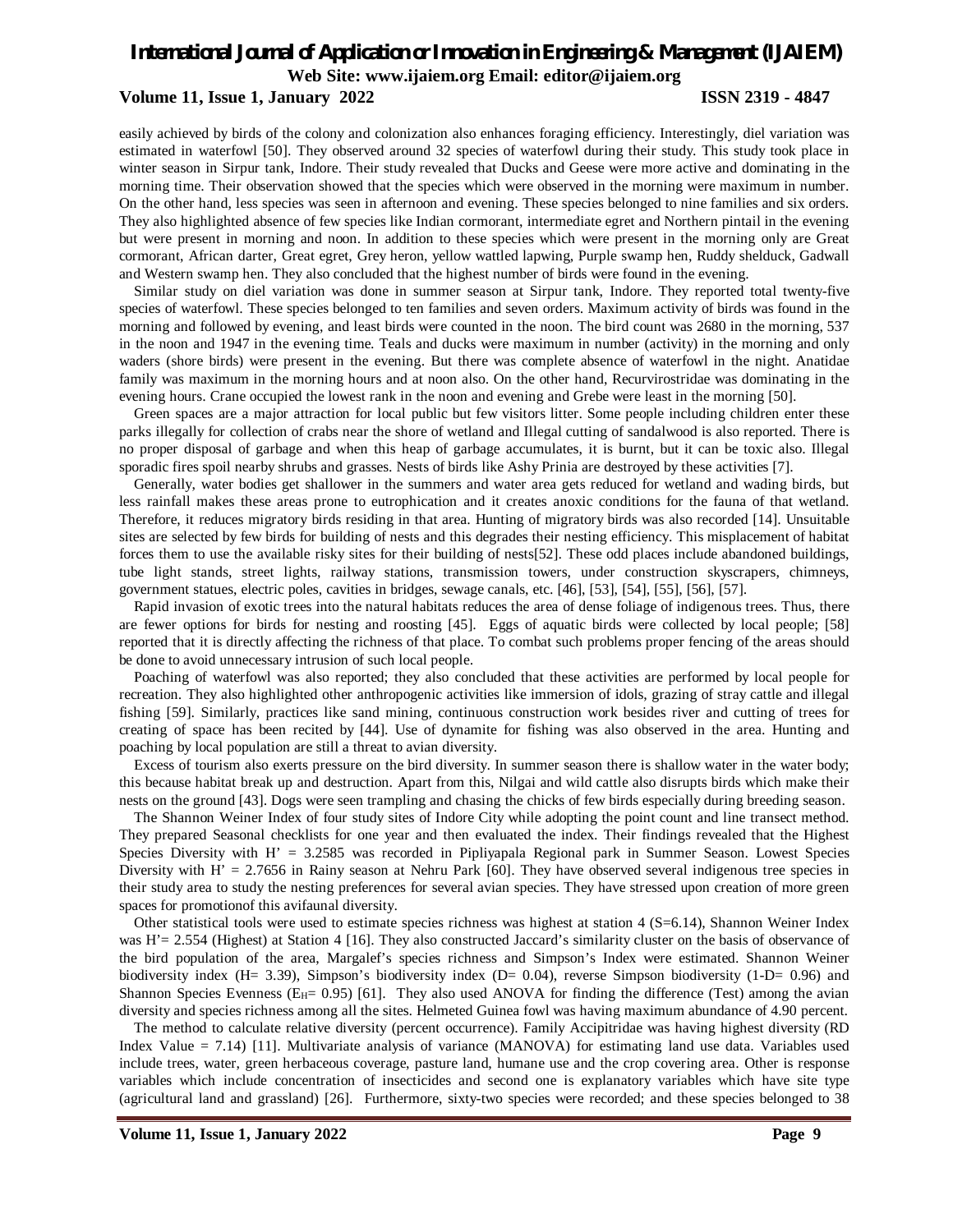## **Volume 11, Issue 1, January 2022 ISSN 2319 - 4847**

families. They calculated percent occurrence of various families and in their result, family Sturnidae was maximum having value of 11.8 percent [39]. Similarly, forty one percent of Passeriformes order was recorded in the study [43] in Sultanpur National Park. Here we have compiled a complete checklist of birds of Indore city observed till date (Table 1).

| S.No.          | <b>Scientific Name</b>  | <b>English Name</b>           | Family         | Order             |
|----------------|-------------------------|-------------------------------|----------------|-------------------|
| 1              | Aythyaferina            | Common Pochard                | Anatidae       | Anseriformes      |
| $\mathfrak{2}$ | Rynchops albicollis     | <b>Indian Skimmer</b>         | Anatidae       | Anseriformes      |
| 3              | Tadorna ferruginea      | Ruddy Shelduck                | Anatidae       | Anseriformes      |
| 4              | Mycterialeucocephala    | <b>Painted Stork</b>          | Anatidae       | Anseriformes      |
| 5              | Marecapenelope          | Eurasian Wigeon               | Anatidae       | Anseriformes      |
| 6              | Marecastrepera          | Gadwall                       | Anatidae       | Anseriformes      |
| 7              | Ardeola grayii          | Indian Pond Heron             | Phasianidae    | Galliformes       |
| 8              | Ardea alba              | <b>Great Egret</b>            | Phasianidae    | Galliformes       |
| 9              | Ardea cinerea           | Grey Heron                    | Phasianidae    | Galliformes       |
| 10             | Ardea purpurea          | Purple Heron                  | Phasianidae    | Galliformes       |
| 11             | Dendrocygna javanica    | Lesser Whistling Duck         | Columbidae     | Columbiformes     |
| 12             | Clamator jacobinus      | Pied Cuckoo                   | Columbidae     | Columbiformes     |
| 13             | Sternulaalbifrons       | Little Tern                   | Columbidae     | Columbiformes     |
| 14             | Streptopelia decaocto   | <b>Eurasian Collared Dove</b> | Columbidae     | Columbiformes     |
| 15             | Anas poecilorhyncha     | Indian Spot-billed Duck       | Columbidae     | Columbiformes     |
| 16             | Porphyriopoliocephalus  | Grey-headed Swamphen          | Columbidae     | Columbiformes     |
| 17             | Himantopus himantopus   | <b>Black-winged Stilt</b>     | Cuculidae      | Cuculiformes      |
| 18             | Metopidius indicus      | Bronze-winged Jacana          | Cuculidae      | Cuculiformes      |
| 19             | Hydrophasianuschirurgus | Pheasant-tailed Jacana        | Cuculidae      | Cuculiformes      |
| 20             | Chlidoniashybrida       | Whiskered Tern                | Cuculidae      | Cuculiformes      |
| 21             | Coracias benghalensis   | Indian Roller                 | Cuculidae      | Cuculiformes      |
| 22             | Calidristemminckii      | Temminck's Stint              | Caprimulgidae  | Caprimulgiformes  |
| 23             | Vanellus indicus        | Red-wattled Lapwing           | Apodidae       | Caprimulgiformes  |
| 24             | Anser indicus           | <b>Bar-headed Goose</b>       | Apodidae       | Caprimulgiformes  |
| 25             | Plegadisfalcinellus     | Glossy Ibis                   | Charadriidae   | Charadriiformes   |
| 26             | Nettapuscoromandelianus | <b>Cotton Teal</b>            | Charadriidae   | Charadriiformes   |
| 27             | Ceryle rudis            | Pied Kingfisher               | Charadriidae   | Charadriiformes   |
| 28             | Tringa glareola         | Wood Sandpiper                | Scolopacidae   | Charadriiformes   |
| 29             | Tringa ochropus         | Green Sandpiper               | Scolopacidae   | Charadriiformes   |
| 30             | Recurvirostraavosetta   | Pied Avocet                   | Glareolidae    | Charadriiformes   |
| 31             | Alcedo atthis           | Common Kingfisher             | Laridae        | Charadriiformes   |
| 32             | Oenanthe fusca          | <b>Brown Rock Chat</b>        | Laridae        | Charadriiformes   |
| 33             | Pernis ptilorhynchus    | Oriental Honey Buzzard        | Phaethontidae  | Phaethontiformes  |
| 34             | Passer domesticus       | House Sparrow                 | Oceanitidae    | Procellariiformes |
| 35             | Calidrisminuta          | Little Stint                  | Procellariidae | Procellariiformes |
| 36             | Sturniapagodarum        | <b>Brahminy Starling</b>      | Sulidae        | Suliformes        |
| 37             | Idunacaligata           | <b>Booted Warbler</b>         | Ardeidae       | Pelecaniformes    |
| 38             | Dinopiumbenghalense     | <b>Black-rumped Flameback</b> | Ardeidae       | Pelecaniformes    |
| 39             | Aquila fasciata         | <b>Bonelli's Eagle</b>        | Ardeidae       | Pelecaniformes    |
| 40             | Tachybaptus ruficollis  | Little Grebe                  | Accipitridae   | Accipitriformes   |
| 41             | Egretta garzetta        | Little Egret                  | Accipitridae   | Accipitriformes   |
| 42             | Ardeotisnigriceps       | Great Indian Bustard          | Accipitridae   | Accipitriformes   |
| 43             | Acridotheres tristis    | Common Myna                   | Accipitridae   | Accipitriformes   |
| 44             | Gracupica contra        | <b>Asian Pied Starling</b>    | Accipitridae   | Accipitriformes   |
| 45             | Ardea intermedia        | Intermediate Egret            | Accipitridae   | Accipitriformes   |

#### **Table 1: Complete checklist of avian fauna of Indore with their respective Orders and Families.**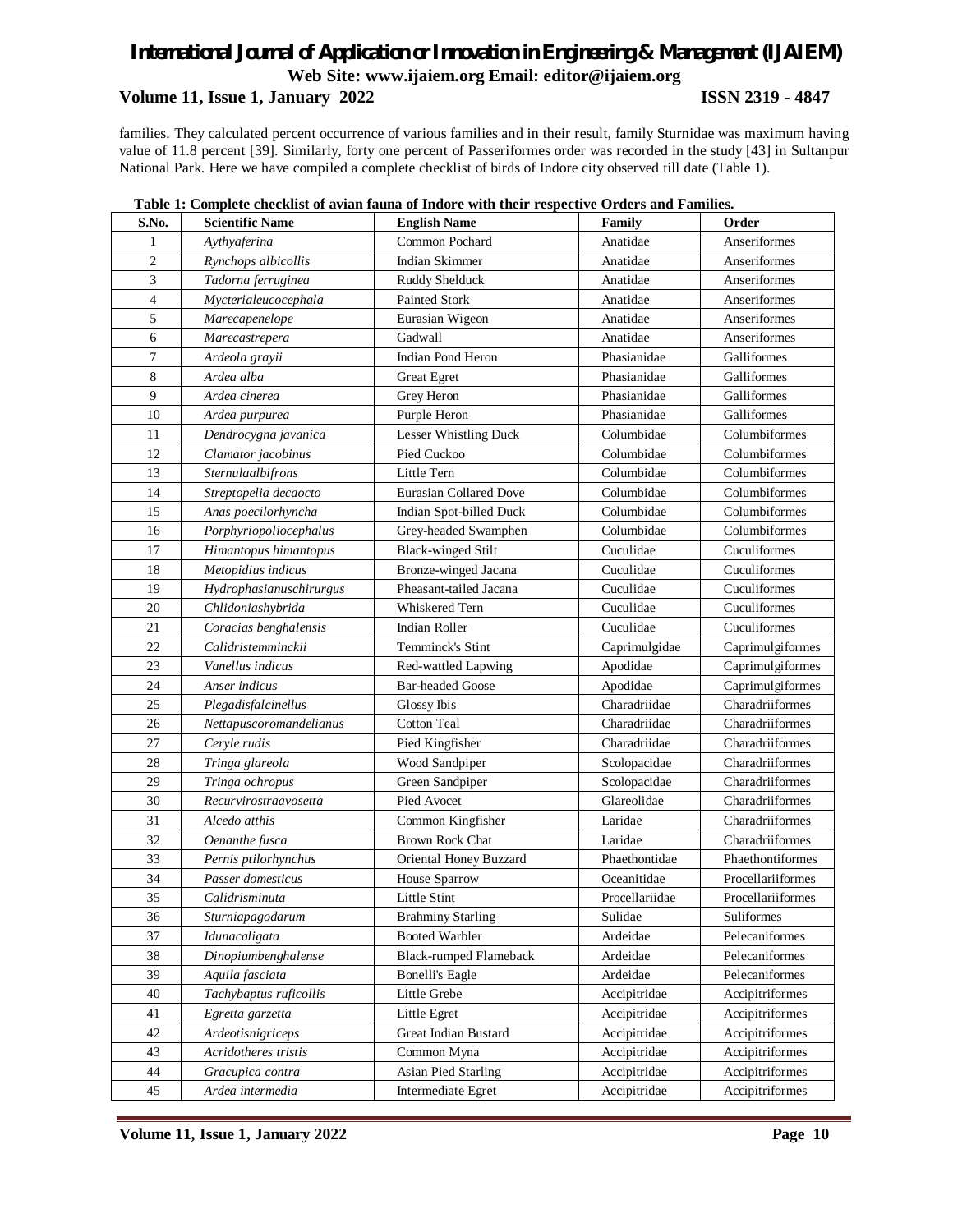## **Volume 11, Issue 1, January 2022 ISSN 2319 - 4847**

| 46 | Anhinga melanogaster      | Oriental Darter                  | Accipitridae       | Accipitriformes       |
|----|---------------------------|----------------------------------|--------------------|-----------------------|
| 47 | Rhipidura albogularis     | Spot-breasted Fantail            | Accipitridae       | Accipitriformes       |
| 48 | Microcarboniger           | Little Cormorant                 | Accipitridae       | Accipitriformes       |
| 49 | Phoenicurus ochruros      | <b>Black Redstart</b>            | Accipitridae       | Accipitriformes       |
| 50 | Terpsiphone paradisi      | Indian Paradise-flycatcher       | Accipitridae       | Accipitriformes       |
| 51 | Monticola solitarius      | <b>Blue Rock Thrush</b>          | Accipitridae       | Accipitriformes       |
| 52 | Prinia hodgsonii          | Grey-breasted Prinia             | Accipitridae       | Accipitriformes       |
| 53 | Phalacrocorax carbo       | <b>Great Cormorant</b>           | Accipitridae       | Accipitriformes       |
| 54 | Copsychus fulicatus       | <b>Indian Robin</b>              | Accipitridae       | Accipitriformes       |
| 55 | Phalacrocorax fuscicollis | <b>Indian Cormorant</b>          | Accipitridae       | Accipitriformes       |
| 56 | Oriolus oriolus           | Eurasian Golden Oriole           | Strigidae          | Strigiformes          |
| 57 | Oriolus xanthornus        | <b>Black-hooded Oriole</b>       | Strigidae          | Strigiformes          |
| 58 | Aythyafuligula            | <b>Tufted Duck</b>               | Strigidae          | Strigiformes          |
| 59 | Aythyanyroca              | Ferruginous Duck                 | Strigidae          | Strigiformes          |
| 60 | Sterna aurantia           | River Tern                       | Strigidae          | Strigiformes          |
| 61 | Nettarufina               | Red-crested Pochard              | Strigidae          | Strigiformes          |
| 62 | Milvus migrans            | <b>Black Kite</b>                | Bucerotidae        | <b>Bucerotiformes</b> |
| 63 | Prinia socialis           | Ashy Prinia                      | <b>Bucerotidae</b> | <b>Bucerotiformes</b> |
| 64 | Vanellus malabaricus      | Yellow-wattled Lapwing           | Alcedinidae        | Coraciiformes         |
| 65 | Elanus caeruleus          | <b>Black-winged Kite</b>         | Meropidae          | Coraciiformes         |
| 66 | Accipiter badius          | Shikra                           | Megalaimidae       | Piciformes            |
| 67 | Pseudibispapillosa        | Red-naped Ibis                   | Megalaimidae       | Piciformes            |
| 68 | <i>Butasturteesa</i>      | White-eyed Buzzard               | Picidae            | Piciformes            |
| 69 | Accipiter nisus           | Eurasian Sparrowhawk             | Picidae            | Piciformes            |
| 70 | Chlidoniasleucopterus     | White-winged Tern                | Picidae            | Piciformes            |
| 71 | <b>Bubulcus</b> ibis      | Cattle Egret                     | Falconidae         | Falconiformes         |
| 72 | Antigone antigone         | Sarus Crane                      | Psittaculidae      | Psittaciformes        |
| 73 | Gallinulachloropus        | Common Moorhen                   | Psittaculidae      | Psittaciformes        |
| 74 | Fulicaatra                | Common Coot                      | Psittaculidae      | Psittaciformes        |
| 75 | Hirundo smithii           | Wire-tailed Swallow              | Pittidae           | Passeriformes         |
| 76 | Taccocualeschenaultii     | Sirkeer Malkoha                  | Campephagidae      | Passeriformes         |
| 77 | Centropus sinensis        | <b>Greater Coucal</b>            | Campephagidae      | Passeriformes         |
| 78 | Eudynamys scolopaceus     | Asian Koel                       | Campephagidae      | Passeriformes         |
| 79 | Francolinus pondicerianus | <b>Grey Francolin</b>            | Oriolidae          | Passeriformes         |
| 80 | Psittacula eupatria       | <b>Alexandrine Parakeet</b>      | Vangidae           | Passeriformes         |
| 81 | Athene brama              | <b>Spotted Owlet</b>             | Aegithinidae       | Passeriformes         |
| 82 | Oriolus kundoo            | Indian Golden Oriole             | Rhipiduridae       | Passeriformes         |
| 83 | Pavo cristatus            | <b>Indian Peafowl</b>            | Dicruridae         | Passeriformes         |
| 84 | Columba livia             | Rock Pigeon                      | Dicruridae         | Passeriformes         |
| 85 | Streptopelia chinensis    | <b>Spotted Dove</b>              | Dicruridae         | Passeriformes         |
| 86 | Dendrocygna bicolor       | <b>Fulvous Whistling Duck</b>    | Dicruridae         | Passeriformes         |
| 87 | Laniusschach              | Long-tailed Shrike               | Monarchidae        | Passeriformes         |
| 88 | Lalage melaschistos       | Black-winged Cuckooshrike        | Laniidae           | Passeriformes         |
| 89 | Perdiculaargoondah        | Rock Bush Quail                  | Laniidae           | Passeriformes         |
| 90 | Francolinus pictus        | Painted Francolin                | Laniidae           | Passeriformes         |
| 91 | Streptopelia senegalensis | Laughing Dove                    | Corvidae           | Passeriformes         |
| 92 | Psittacula cyanocephala   | Plum-headed Parakeet             | Corvidae           | Passeriformes         |
| 93 | Psittacula krameri        | Rose-ringed Parakeet             | Corvidae           | Passeriformes         |
| 94 | Yungipicusnanus           | Brown-capped Pygmy<br>Woodpecker | Stenostiridae      | Passeriformes         |
| 95 | Coracina macei            | Large Cuckooshrike               | Paridae            | Passeriformes         |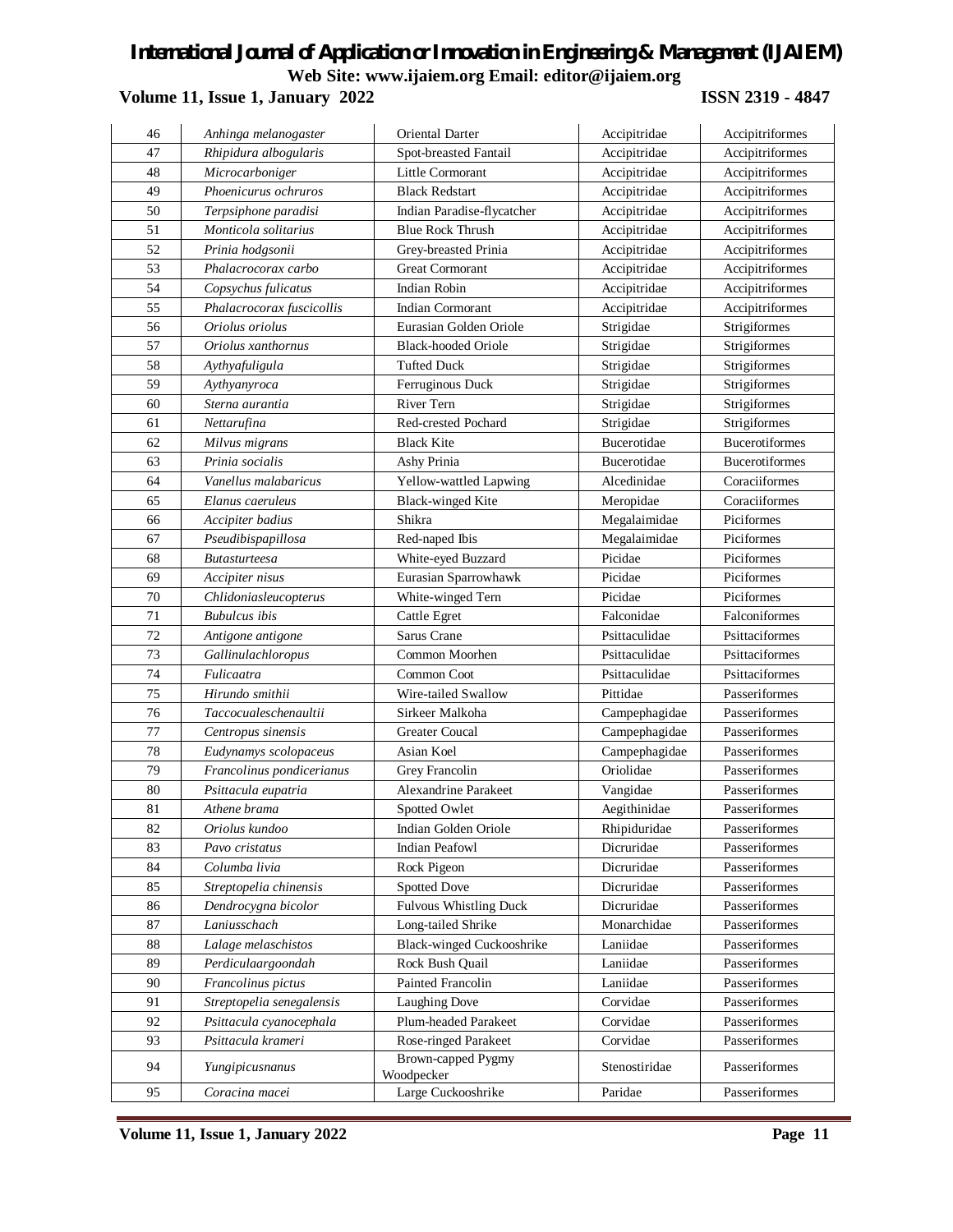## **Volume 11, Issue 1, January 2022 ISSN 2319 - 4847**

| 96  | Actitis hypoleucos         | Common Sandpiper              | Alaudidae      | Passeriformes |
|-----|----------------------------|-------------------------------|----------------|---------------|
| 97  | Dendrocitta vagabunda      | Rufous Treepie                | Cisticolidae   | Passeriformes |
| 98  | Dicrurus macrocercus       | <b>Black Drongo</b>           | Cisticolidae   | Passeriformes |
| 99  | Dicrurus caerulescens      | White-bellied Drongo          | Cisticolidae   | Passeriformes |
| 100 | Dicrurus leucophaeus       | Ashy Drongo                   | Cisticolidae   | Passeriformes |
| 101 | Cinnyris asiaticus         | Purple Sunbird                | Acrocephalidae | Passeriformes |
| 102 | Ploceus philippinus        | Baya Weaver                   | Acrocephalidae | Passeriformes |
| 103 | Dicaeum agile              | Thick-billed Flowerpecker     | Acrocephalidae | Passeriformes |
| 104 | Zosterops palpebrosus      | Indian White-eye              | Acrocephalidae | Passeriformes |
| 105 | Gymnorisxanthocollis       | Yellow-throated Sparrow       | Acrocephalidae | Passeriformes |
| 106 | Emberizalathami            | <b>Crested Bunting</b>        | Acrocephalidae | Passeriformes |
| 107 | Dicaeum erythrorhynchos    | Pale-billed Flowerpecker      | Acrocephalidae | Passeriformes |
| 108 | Euodice malabarica         | Indian Silverbill             | Acrocephalidae | Passeriformes |
| 109 | Machlolophus xanthogenys   | Himalayan Black-lored Tit     | Locustellidae  | Passeriformes |
| 110 | Limosalimosa               | <b>Black-tailed Godwit</b>    | Locustellidae  | Passeriformes |
| 111 | Circaetusgallicus          | Short-toed Snake Eagle        | Hirundinidae   | Passeriformes |
| 112 | Neophron percnopterus      | <b>Egyptian Vulture</b>       | Hirundinidae   | Passeriformes |
| 113 | Falco tinnunculus          | Common Kestrel                | Hirundinidae   | Passeriformes |
| 114 | Apus affinis               | <b>Indian House Swift</b>     | Pycnonotidae   | Passeriformes |
| 115 | Paruscinereus              | Cinereous Tit                 | Pycnonotidae   | Passeriformes |
| 116 | Tephrodornis pondicerianus | Common Woodshrike             | Phylloscopidae | Passeriformes |
| 117 | Phylloscopus trochiloides  | Greenish Warbler              | Phylloscopidae | Passeriformes |
| 118 | Corvus splendens           | <b>House Crow</b>             | Phylloscopidae | Passeriformes |
| 119 | Phylloscopus collybita     | Common Chiffchaff             | Phylloscopidae | Passeriformes |
| 120 | Copsychus saularis         | Oriental Magpie Robin         | Cettiidae      | Passeriformes |
| 121 | Cvornis tickelliae         | Tickell's Blue Flycatcher     | Cettiidae      | Passeriformes |
| 122 | Culicicapaceylonensis      | Grey-headed Canary-flycatcher | Cettiidae      | Passeriformes |
| 123 | Corvus macrorhynchos       | Large-billed Crow             | Sylviidae      | Passeriformes |
| 124 | Pycnonotus cafer           | Red-vented Bulbul             | Zosteropidae   | Passeriformes |
| 125 | Halcyon smyrnensis         | White-throated Kingfisher     | Timaliidae     | Passeriformes |
| 126 | Spatula clypeata           | Northern Shoveler             | Timaliidae     | Passeriformes |
| 127 | Spatula querquedula        | Garganey                      | Timaliidae     | Passeriformes |
| 128 | Spelaeorniscaudatus        | Rufous-throated Wren Babbler  | Timaliidae     | Passeriformes |
| 129 | Gallicrex cinerea          | Watercock                     | Pellorneidae   | Passeriformes |
| 130 | Saxicola maurus            | Siberian Stonechat            | Pellorneidae   | Passeriformes |
| 131 | Merops orientalis          | Green Bee-eater               | Leiothrichidae | Passeriformes |
| 132 | Ocyceros birostris         | Indian Grey Hornbill          | Leiothrichidae | Passeriformes |
| 133 | Threskiornismelanocephalus | <b>Black-headed Ibis</b>      | Tichodromidae  | Passeriformes |
| 134 | Phylloscopus humei         | Hume's Warbler                | Sturnidae      | Passeriformes |
| 135 | Sylvia curruca             | Lesser Whitethroat            | Sturnidae      | Passeriformes |
| 136 | Orthotomus sutorius        | Common Tailorbird             | Sturnidae      | Passeriformes |
| 137 | Prinia sylvatica           | Jungle Prinia                 | Sturnidae      | Passeriformes |
| 138 | Phylloscopus griseolus     | Sulphur-bellied Warbler       | Sturnidae      | Passeriformes |
| 139 | Circus aeruginosus         | Western Marsh Harrier         | Turdidae       | Passeriformes |
| 140 | Motacilla flava            | Western Yellow Wagtail        | Muscicapidae   | Passeriformes |
| 141 | Motacilla alba             | White Wagtail                 | Muscicapidae   | Passeriformes |
| 142 | Motacilla maderaspatensis  | White-browed Wagtail          | Muscicapidae   | Passeriformes |
| 143 | Cecropisdaurica            | Red-rumped Swallow            | Muscicapidae   | Passeriformes |
| 144 | Ptyonoprogne concolor      | Dusky Crag Martin             | Muscicapidae   | Passeriformes |
| 145 | Amandava amandava          | Red Munia                     | Muscicapidae   | Passeriformes |
| 146 | Leiopicusmahrattensis      | Yellow-fronted Woodpecker     | Muscicapidae   | Passeriformes |

**Volume 11, Issue 1, January 2022 Page 12**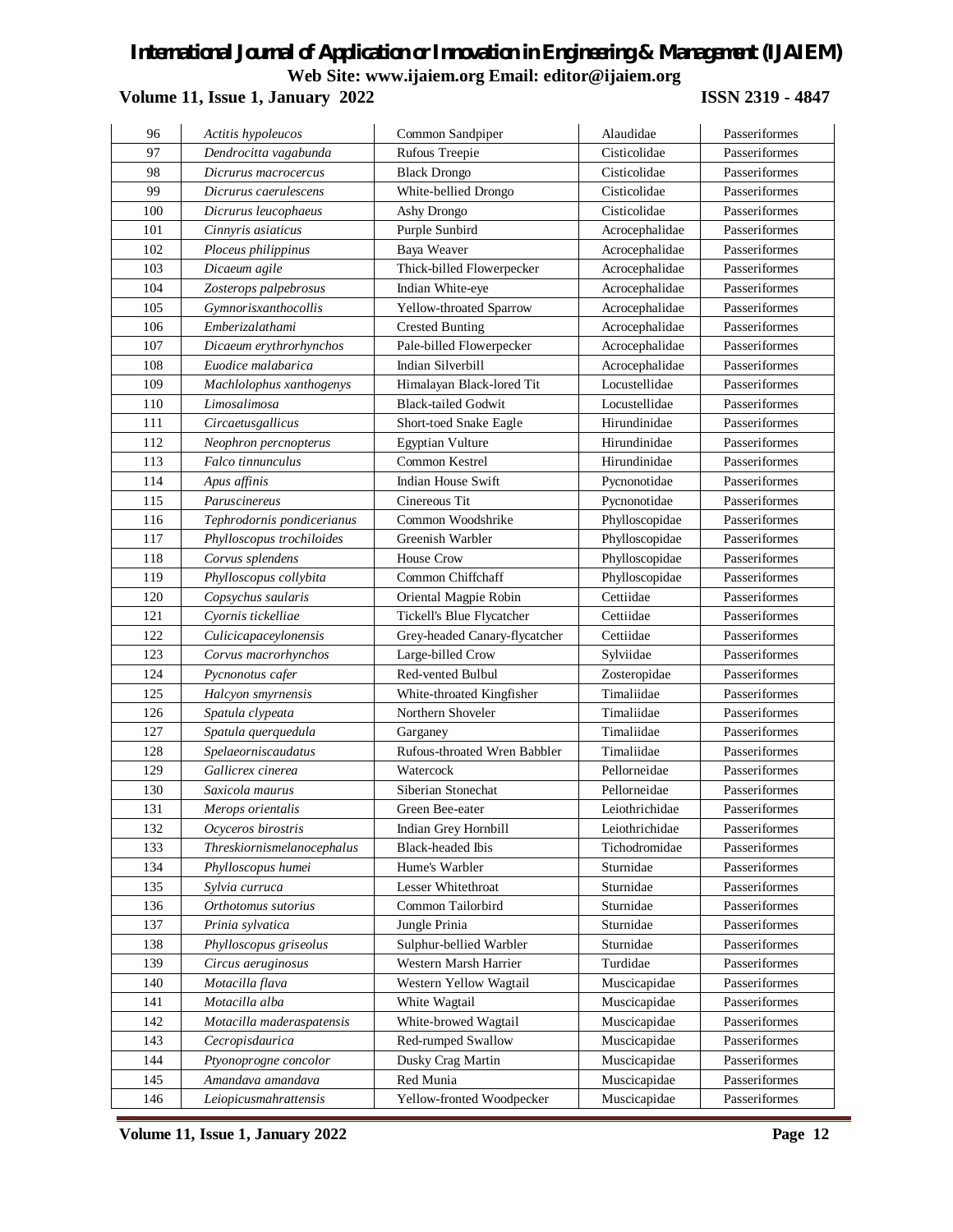**Volume 11, Issue 1, January 2022 ISSN 2319 - 4847**

| 147 | Ficedula albicilla        | Taiga Flycatcher          | Muscicapidae  | Passeriformes |
|-----|---------------------------|---------------------------|---------------|---------------|
| 148 | Psilopogon haemacephalus  | Coppersmith Barbet        | Muscicapidae  | Passeriformes |
| 149 | Hirundo rustica           | <b>Barn Swallow</b>       | Muscicapidae  | Passeriformes |
| 150 | Laniusvittatus            | Bay-backed Shrike         | Muscicapidae  | Passeriformes |
| 151 | Nycticorax nycticorax     | Black-crowned Night Heron | Muscicapidae  | Passeriformes |
| 152 | Pericrocotus cinnamomeus  | <b>Small Minivet</b>      | Dicaeidae     | Passeriformes |
| 153 | Pericrocotus ethologus    | Long-tailed Minivet       | Dicaeidae     | Passeriformes |
| 154 | Aegithina tiphia          | Common Iora               | Nectariniidae | Passeriformes |
| 155 | Chroicocephalusridibundus | <b>Black-headed Gull</b>  | Nectariniidae | Passeriformes |
| 156 | Charadrius dubius         | Little Ringed Plover      | Chloropseidae | Passeriformes |
| 157 | Argya striata             | Jungle Babbler            | Ploceidae     | Passeriformes |
| 158 | Platalealeucorodia        | Eurasian Spoonbill        | Ploceidae     | Passeriformes |
| 159 | Argya malcolmi            | Large Grey Babbler        | Estrildidae   | Passeriformes |
| 160 | Dumetiahyperythra         | Tawny-bellied Babbler     | Passeridae    | Passeriformes |
| 161 | Amaurornis phoenicurus    | White-breasted Waterhen   | Motacillidae  | Passeriformes |
| 162 | Anas acuta                | Northern Pintail          | Motacillidae  | Passeriformes |
| 163 | Anas platyrhynchos        | Mallard                   | Motacillidae  | Passeriformes |
| 164 | Rhipidura albicollis      | White-throated Fantail    | Fringillidae  | Passeriformes |
| 165 | Prinia inornata           | Plain Prinia              | Fringillidae  | Passeriformes |
| 166 | Leptocoma zeylonica       | Purple-rumped Sunbird     | Fringillidae  | Passeriformes |
| 167 | Leptocoma minima          | Crimson-backed Sunbird    | Fringillidae  | Passeriformes |
| 168 | Ficedula parva            | Red-breasted Flycatcher   | Emberizidae   | Passeriformes |

### **3. CONCLUSION**

The above literature we can conclude that several authors have contributed a checklist of avianfauna. The above review showed that the above-mentioned literature is rich in studies regarding avian diversity and its various parameters. There is a vast scope in these studies as many aspects are still untouched.

#### **REFERENCES**

- [1] Candolin, U. Wong, B. B. M. "Behavioural Responses to a Changing World". Oxford University Press. Oxford, 2012.
- [2] James, A. O. Emmanuel, D.Bright, A. Y. "Diversity and Abundance of Bird species in Mole National Park, Damongo, Ghana". Journal of natural science research, 7(12): 20-33, 2017.
- [3] Mckinney, M. L. "Urbanization, biodiversity, and conservation. Bioscience, 52, 883 890, 2002.
- [4] Barber, J. R. Crooks, K. R. Fristrup, K. M. "The costs of chronic noise exposure for terrestrial organisms," Trends in Ecology and Evolution,25, 180 – 189, 2010.
- [5] Verner, J. "Assessment of counting techniques", In: Johnston, R.F. (ed.). Current Ornithology Vol. 2. Plenum Press, New York. pp. 247-301,1985.
- [6] Balkhande, J. V. "Bird diversity and nesting pattern of some birds in monsoon season at Devi Ahilya Vishwavidyalaya, Takshashila campus, Indore (M.P.)", International Journal of Scientific Research and Reviews, 8(1): 1787-1795, 2019.
- [7] Bhonsle, O. Gaherwal, S. "A Study of Avian Fauna at Ralamandal Wildlife Sanctuary, Ralamandal, Dist. Indore (M.P.)" International Journal of Current Trends in Science and Technology, 8(2):20498-20504, 2018.
- [8] Bhonsle, O. Shrivastava, C. S. Jain, R. Gaherwal, S. "A Preliminary Study on Avian Fauna at Govt. (Model, autonomous) Holkar Science College, Indore (M.P.)" International Journal of Scientific Research in Biological Sciences, 5(1):18-27. 2018.
- [9] Praveer, P. Shrivastava, C. S. Gaherwal, S. "The Study of birds species on the base of diet at Vindhyachal forest reserve Khargone district (M.P.)", International journal of Zoology Studies. 5(5): 25-28, 2020.
- [10] Gaur, P. Shrivastava, C. S. Gaherwal, S. "Assessment of Shannon Wiener Index of Birds in various regions of Indore City, Indore, Madhya Pradesh", Eco. Env. & Cons. 26 (4): 1710-1715, 2020.
- [11] Datta, M. "Status, guild and diversity of avian fauna from wetland site and surroundings, in Krishnagar, a City beside tropic of cancer, West Bengal, India". International Journal of Fauna and Biological Studies, 3(4):68-75, 2016.
- [12] Tripathi, P. Tiwari, A. Singh, S. P. Agnihotri, S. "Study on bird diversity of Chuhiya forest; district Rewa, Madhya Pradesh, India"International Journal of Pharmacy and Life Sciences, 6(3): 4304-4316, 2015.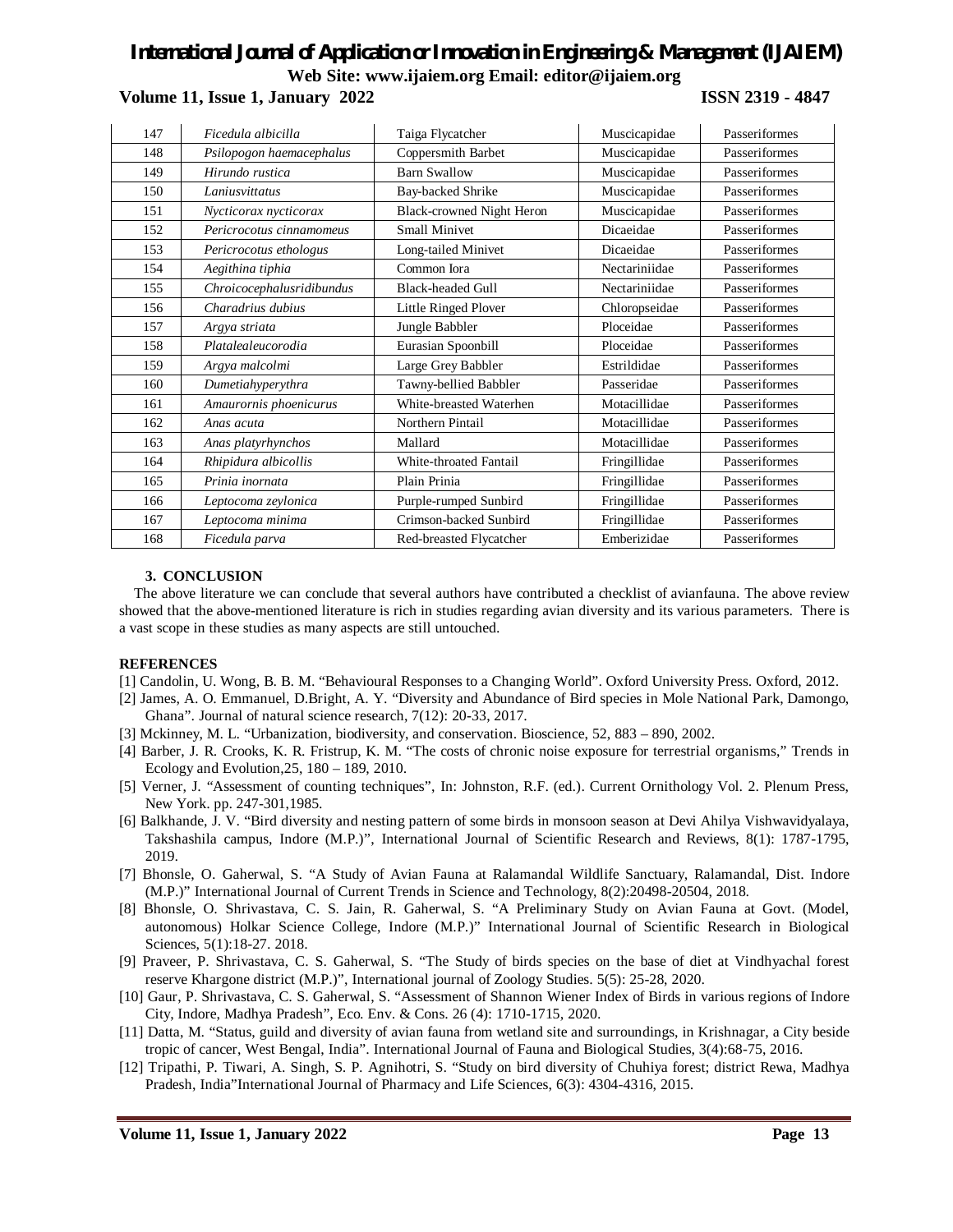### **Volume 11, Issue 1, January 2022 ISSN 2319 - 4847**

- [13] Kushwaha, S. Kanaujia, A. Kumar, A. Maheshwari, S. K. "Avifaunal Diversity of Tikamgarh District, Madhya Pradesh, India". Discovery Nature, 9(20): 20-32, 2015.
- [14] Jain, A. "Studies on the Status of the birds Inhabiting Sirpur lake Indore, MP, with Reference to the Changing Environment". Research Journal of Recent Sciences, 4:18-21, 2015.
- [15] Praveer, P. Shrivastava, C. S. Gaherwal, S. "Seasonal variation of bird's species diversity at Vindhyachal forest reserve Khargone district (M.P.)" International journal of scientific research in biological sciences, 7(5); 29-37, 2020.
- [16] Balapure, S. Dutta, S. Vyas, V. "Avian diversity in Barna wetland in Narmada Basin in Central India". Journal of Research in Biology. 2(5):460-468, 2012.
- [17] Saikia, P. Devi, O. "A checklist of avian fauna at Jeypore Reserve Forest, eastern Assam, India with special reference to globally threatened and endemic species in the Eastern Himalayan biodiversity hotspot", Journal of Threatened Taxa, 3(4), 1711-1718, 2011.
- [18] Gaur, P. Shrivastava, C. S. Gaherwal, S. "A study of avian diversity and its temporal variation in various Green spaces of Indore city". International Journal of Recent Scientific Research; 10(07):33889-33893, 2019.
- [19] Jayapal, R. Qureshi, Q. Chellum, R. "Some significant records of birds from the central Indian highlands of Madhya Pradesh". Indian birds, 1(5):98-102, 2005.
- [20] Pasha, M. K. S. Jaypal, R. Areendran, G. Qureshi, Q. Sankar, K. "Birds of Pench Tiger Reserve, Madhya Pradesh, Central India". Newsletter for Ornithologists, 1(1-2): 2-3, 2004.
- [21] Sauer, J. R. Hines, J. E. Thomas, I. Fallon, J. Gough, G. "The North American Breeding Bird Survey, Results and Analysis 1966-1999". Version 98.1. USGS Patuxent Wildlife Research Centre, Laurel, Maryland, 2000.
- [22] Murphy, M. T. "Avian population trends within the evolving agricultural landscape of eastern and central United States". Auk, 120(1): 20-34, 2003.
- [23] Nebel, S. Mills, A. Mccracken, J. D. Taylor, P. D. "Declines of aerial insectivores in North America follow a geographic gradient". Avian Conservation Ecol., 5(2): 1, 2010.
- [24] Nocera, J. J. Blais, J. M. Beresford, D. V. Finity, L. K. Grooms, C. Kimpe, L. E. Kyser, K. Michelutti, N. Reudink, M. W. Smol, J. P. "Historical pesticide applications coincided with an altered diet of aerially foraging insectivorous chimney swifts". Proc. R. Soc. London B Biol. Science, 279 (1740): 3114–3120, 2012.
- [25] Dennis, P. Fry, G. L. A. "Field margins: can they enhance natural enemy population densities and general arthropod diversity on farmland", Agriculture Ecosystem Environment, 40:95-115, 1992.
- [26] Stanton, R. L.Morrissey, C. A. Clark, R. G. "Tree swallow (Tachycineta bicolor) foraging responses to agricultural land use and insect prey abundance". Canadian Journal of Zoology, 94: 637-642, 2016.
- [27] Praveer, P. Shrivastava, C. S. Gaherwal, S. "Observation of bird's species frequency at Vindhyachal forest reserve Khargone district (M.P.)", World Journal of Zoology. 15(2); 10-13, 2020.
- [28] Gaur, P. Shrivastava, C. S. Gaherwal, S. "Spatial Variation in Avifaunal Diversity from Various Green Spaces of Indore City, Madhya Pradesh". International Journal of Current Research and Reviews; 11(14):06-15, 2019.
- [29] Tinbergen, L. "The dynamics of insect and bird's population in pine woods". Leiden. E. J. Brill, 1960.
- [30] Epanchin, P. N. Knapp, R. A. Lawler, S. P. "Non-native trout impact an alpine nesting bird by altering aquatic insect subsidies". Ecology, 91(8): 2406-2415, 2010.
- [31] Otvos, I. S. "The effects of Insectivorous bird activities in forest ecosystems: an evaluation". In The role of Insectivorous birds in forest ecosystems. Eds. J. Dickson, R. Conner, R. Fleet, J. Jackson and J. Kroll. Academic Press, New York, pp. 331-374, 1979.
- [32] Holmes, R. T. Schultzi, J. C. Nothnagle, P. "Bird Predation on Forest Insects: An Enclosure Experiment". Science, 206(4417): 462-463, 1979.
- [33] Solomon, M. E. Glen, D. M. Kendall, D. A. Milsom, N. F. "Predation of overwintering larvae of codling moth (Cydia pomonella) by Birds". Journal of Applied Ecology, 13(2):341-352, 1976.
- [34] Raju, D. Ramachandran, S. "Photographic field guide Wildlife of Central India" Notion Press, Chennai, pp. 1-300, 2016.
- [35] Gaur, P. Shrivastava, C. S. Gaherwal, S. "Study and estimation of species richness of Avian Fauna in selected sites of Indore City (M. P.). International journal of current advanced research; 8(09):20001-20003, 2019.
- [36] Joshi, P. Shrivastava, V. K. "Avifaunal diversity of Tawa reservoir and its surrounding areas of Hoshangabad district (Madhya Pradesh)". International Journal of Plant, Animal and Environmental Sciences, 2(1):46-51, 2012.
- [37] Jain, A. Mudgal, L. K. Sharma, G. D. "Spatial Relations of Migratory Birds and Water Quality Management of Sirpur Lake, Indore, Madhya Pradesh", International Journal of Scientific Research and Education, 3(7): 4091-4096, 2015.
- [38] Tiple, A. D. Kulkarni, N. Paunikar, S. Joshi, K. C. "Avifauna of Tropical Forest Research Institute Campus, Jabalpur, Madhya Pradesh, India". Indian Journal of Tropical biodiversity, 18(1): 133-141, 2010.